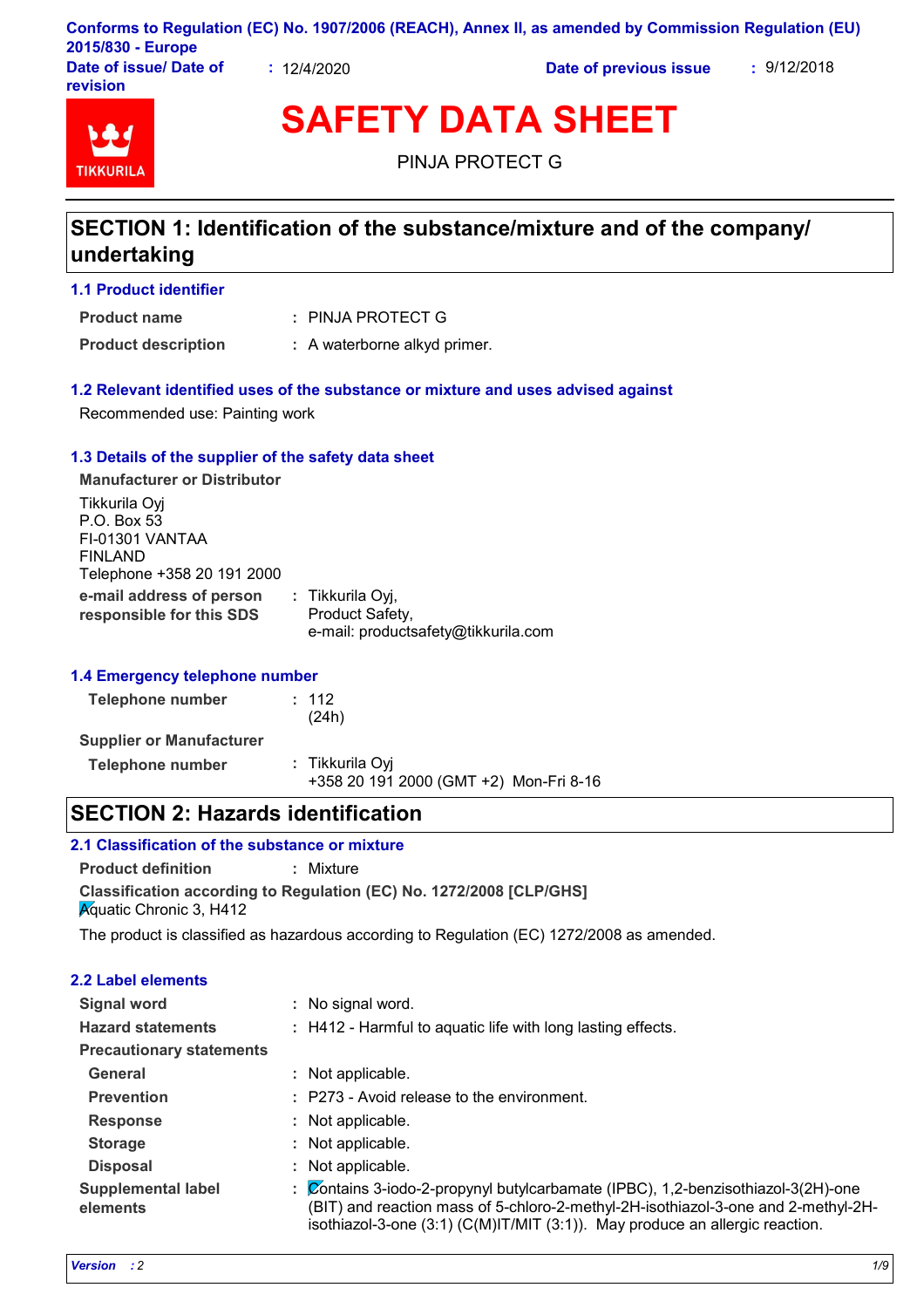|  | Date of issue/Date of revision |  |
|--|--------------------------------|--|
|--|--------------------------------|--|

*Date of issue/Date of revision 04.12.2020 Date of previous issue 12.09.2018. PINJA PROTECT G*

Wear protective gloves.

Warning! Hazardous respirable droplets may be formed when sprayed. Do not breathe spray or mist.

### **Treated articles**

This product contains a biocidal product for the preservation of the product during storage. Contains C(M)IT/MIT (3:1).

#### **2.3 Other hazards**

**Other hazards which do : not result in classification** : None known.

## **SECTION 3: Composition/information on ingredients**

|                                                                                                                              |                                                               |            | <b>Classification</b>                                                                                                                                                                                                                                                                               |              |  |
|------------------------------------------------------------------------------------------------------------------------------|---------------------------------------------------------------|------------|-----------------------------------------------------------------------------------------------------------------------------------------------------------------------------------------------------------------------------------------------------------------------------------------------------|--------------|--|
| <b>Product/ingredient</b><br>name                                                                                            | <b>Identifiers</b>                                            | $\%$       | <b>Regulation (EC) No.</b><br>1272/2008 [CLP]                                                                                                                                                                                                                                                       | <b>Notes</b> |  |
| 3-lodo-2-propynyl butylcarbamate<br>(IPBC)                                                                                   | REACH #: 01-2120762115-60<br>EC: 259-627-5<br>CAS: 55406-53-6 | $\leq 0.3$ | Acute Tox. 4, H302<br>Acute Tox. 3, H331<br>Eye Dam. 1, H318<br><b>Skin Sens. 1, H317</b><br>STOT RE 1, H372 (larynx)<br>Aquatic Acute 1, H400 (M=10)<br>Aquatic Chronic 1, H410 (M=1)                                                                                                              |              |  |
| 1,2-benzisothiazol-3(2H)-one (BIT)                                                                                           | EC: 220-120-9<br>CAS: 2634-33-5                               | < 0.05     | Acute Tox. 4, H302<br>Skin Irrit. 2, H315<br>Eye Dam. 1, H318<br><b>Skin Sens. 1, H317</b><br>Aquatic Acute 1, H400 (M=1)<br>Aquatic Chronic 2, H411                                                                                                                                                |              |  |
| reaction mass of 5-chloro-2-methyl-<br>2H-isothiazol-3-one and 2-methyl-<br>2H-isothiazol-3-one (3:1) (C(M)IT/<br>MIT (3:1)) | CAS: 55965-84-9<br>Index: 613-167-00-5                        | < 0.001    | Acute Tox. 3, H301<br>Acute Tox. 2, H310<br>Acute Tox. 2, H330<br>Skin Corr. 1C, H314<br>Eye Dam. 1, H318<br>Skin Sens. 1A, H317<br>Aquatic Acute 1, H400 (M=100)<br>Aquatic Chronic 1, H410 (M=100)<br><b>EUH071</b><br>See Section 16 for the full<br>text of the H statements<br>declared above. |              |  |

There are no additional ingredients present which, within the current knowledge of the supplier, are classified and contribute to the classification of the substance and hence require reporting in this section.

There are no additional ingredients present which, within the current knowledge of the supplier and in the concentrations applicable, are classified as hazardous to health or the environment, are PBTs or vPvBs or have been assigned a workplace exposure limit and hence require reporting in this section.

Occupational exposure limits, if available, are listed in Section 8.

Notes, if applicable, refer to Notes given in Annex VI of 1272/2008/EC.

## **SECTION 4: First aid measures**

| <b>4.1 Description of first aid measures</b> |                                                                                                                                                                      |
|----------------------------------------------|----------------------------------------------------------------------------------------------------------------------------------------------------------------------|
| General                                      | : In all cases of doubt, or when symptoms persist, seek medical attention. Show this<br>safety data sheet or label to the doctor if possible.                        |
| Eye contact                                  | : Check for and remove any contact lenses. Immediately flush eyes with plenty of<br>lukewarm water, keeping eyelids open. Continue to rinse for at least 15 minutes. |
| <b>Inhalation</b>                            | : Remove to fresh air.                                                                                                                                               |
| <b>Skin contact</b>                          | : Wash skin thoroughly with soap and water or use recognized skin cleanser. Do<br>NOT use solvents or thinners.                                                      |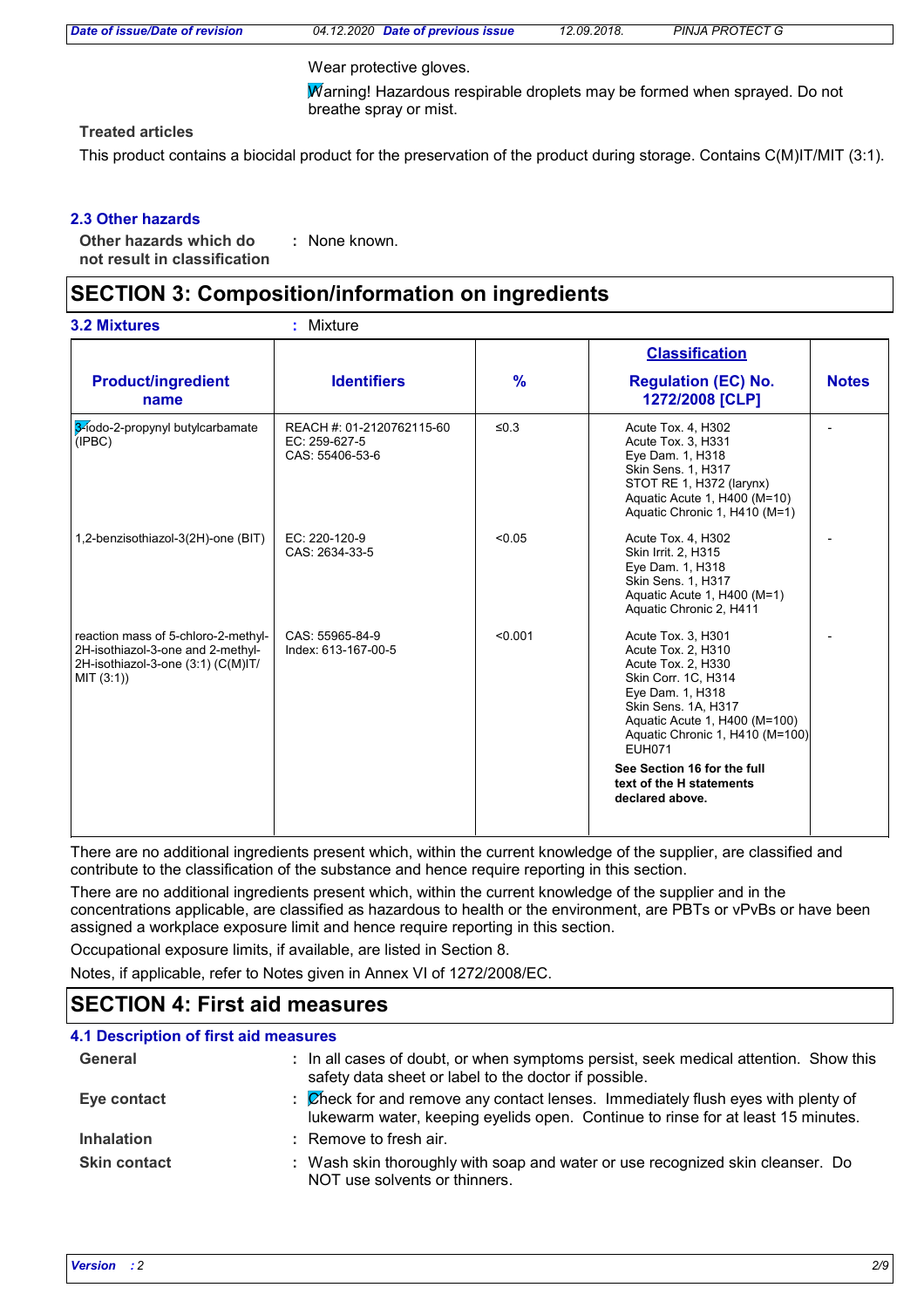| Date of issue/Date of revision | 04.12.2020 Date of previous issue                                                                                                                                                                    | 12.09.2018. | PINJA PROTECT G |
|--------------------------------|------------------------------------------------------------------------------------------------------------------------------------------------------------------------------------------------------|-------------|-----------------|
| Ingestion                      | : If accidentally swallowed rinse the mouth with plenty of water (only if the person is<br>conscious). If significant amounts have been swallowed or if symptoms persist,<br>seek medical attention. |             |                 |

#### **4.2 Most important symptoms and effects, both acute and delayed**

See Section 11 for more detailed information on health effects and symptoms.

**Contains:** 

1,2-benzisothiazol-3(2H)-one (BIT)

reaction mass of 5-chloro-2-methyl-2H-isothiazol-3-one and 2-methyl-2H-isothiazol-3-one (3:1) (C(M)IT/MIT (3:1)) 3-iodo-2-propynyl butylcarbamate (IPBC)

May produce an allergic reaction.

#### **4.3 Indication of any immediate medical attention and special treatment needed**

None.

## **SECTION 5: Firefighting measures**

#### **5.1 Extinguishing media**

| Suitable extinguishing<br>media                                                                  |                                                             | : Use an extinguishing agent suitable for the surrounding fire. Recommended:<br>Alcohol resistant foam, $CO2$ , powders or water spray/mist. |
|--------------------------------------------------------------------------------------------------|-------------------------------------------------------------|----------------------------------------------------------------------------------------------------------------------------------------------|
| Unsuitable extinguishing<br>media                                                                | : Do not use a direct water jet that could spread the fire. |                                                                                                                                              |
| 5.2 Special hazards arising from the substance or mixture<br>المتحالة المستحسنة المستحدث والبارز |                                                             |                                                                                                                                              |

#### **Hazards from the The Section Advisory** 10

| <b>Hazarus Irom the</b>     | . This product is not classified as illuminable. Fire will produce defise black smoke. |
|-----------------------------|----------------------------------------------------------------------------------------|
| substance or mixture        | Exposure to decomposition products may cause a health hazard.                          |
| <b>Hazardous combustion</b> | : When exposed to high temperatures, hazardous decomposition products may be           |
| products                    | produced, such as carbon monoxide and dioxide, smoke, oxides of nitrogen etc.          |

#### **5.3 Advice for firefighters**

| Special protective actions<br>for fire-fighters          | Use water spray to keep fire-exposed containers cool. This material is hazardous to<br>aquatic organisms. Fire water contaminated with this material must be contained<br>and prevented from being discharged to any waterway, sewer or drain. |
|----------------------------------------------------------|------------------------------------------------------------------------------------------------------------------------------------------------------------------------------------------------------------------------------------------------|
| <b>Special protective</b><br>equipment for fire-fighters | : Appropriate breathing apparatus may be required.                                                                                                                                                                                             |

## **SECTION 6: Accidental release measures**

| <b>6.1 Personal precautions,</b><br>protective equipment and<br>emergency procedures | : Refer to protective measures listed in sections 7 and 8.                                                                                                                                                                                                               |
|--------------------------------------------------------------------------------------|--------------------------------------------------------------------------------------------------------------------------------------------------------------------------------------------------------------------------------------------------------------------------|
| <b>6.2 Environmental</b><br><b>precautions</b>                                       | : Hazardous to aquatic environment. Do not allow to enter drains, water courses or<br>soil.                                                                                                                                                                              |
| 6.3 Methods and materials<br>for containment and<br>cleaning up                      | : Contain and collect spillage with non-combustible, absorbent material e.g. sand,<br>earth, vermiculite or diatomaceous earth and place in container for disposal<br>according to local regulations. Preferably clean with water or detergent. Avoid using<br>solvents. |
| 6.4 Reference to other<br><b>sections</b>                                            | : See Section 1 for emergency contact information.<br>See Section 13 for additional waste treatment information.                                                                                                                                                         |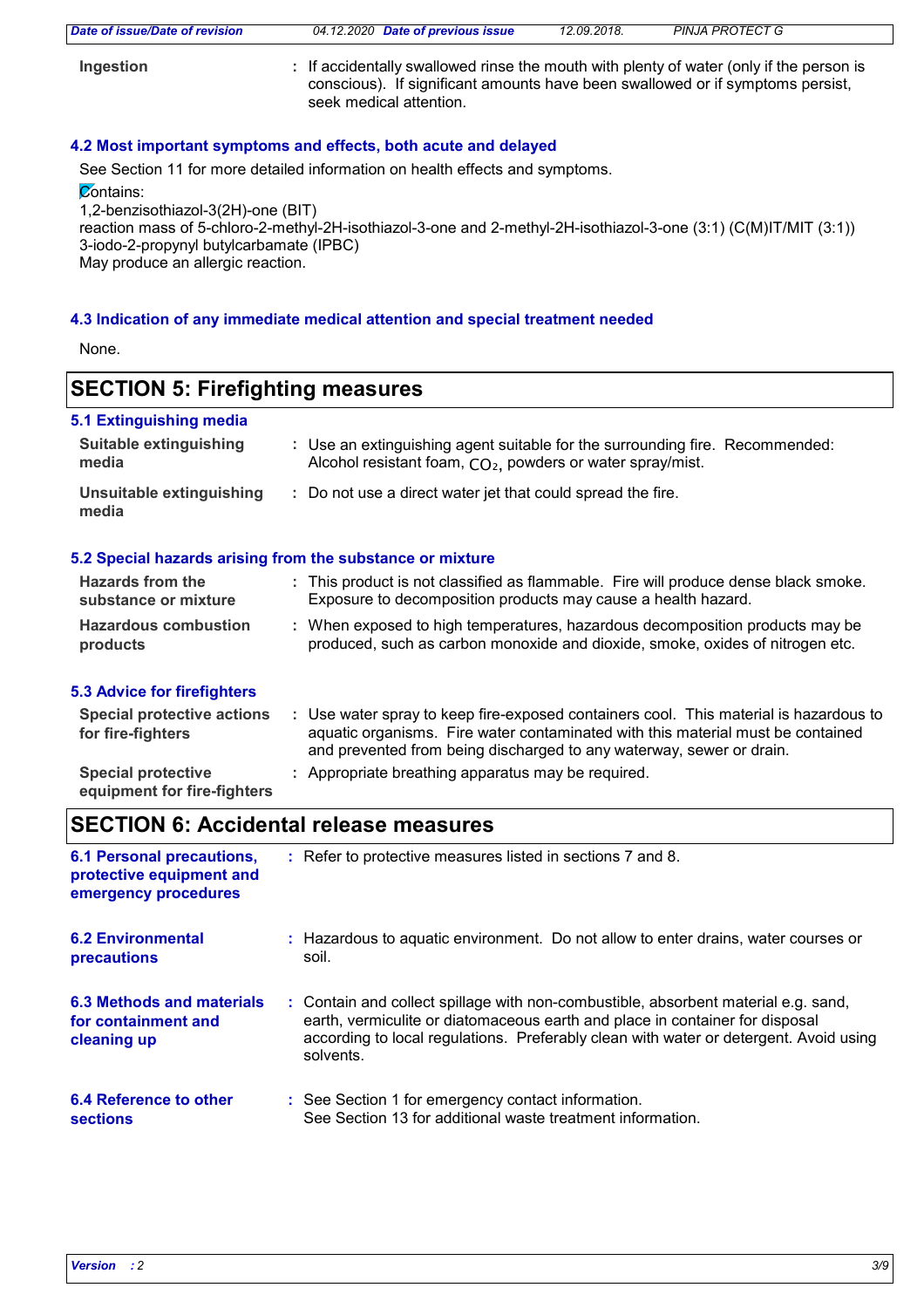*Date of issue/Date of revision 04.12.2020 Date of previous issue 12.09.2018. PINJA PROTECT G*

## **SECTION 7: Handling and storage**

| 7.1 Precautions for safe<br>handling                                          | : Skin contact with the product and exposure to spray mist and vapor should be<br>avoided. Avoid contact with skin and eyes. Avoid inhalation of dust from sanding.<br>See Section 8 for information on appropriate personal protective equipment. Eating,<br>drinking and smoking should be prohibited in areas where this material is handled<br>and stored. Wash hands before breaks and immediately after handling the product.<br>Avoid release to the environment. |  |
|-------------------------------------------------------------------------------|--------------------------------------------------------------------------------------------------------------------------------------------------------------------------------------------------------------------------------------------------------------------------------------------------------------------------------------------------------------------------------------------------------------------------------------------------------------------------|--|
| <b>7.2 Conditions for safe</b><br>storage, including any<br>incompatibilities | : Store away from direct sunlight in a dry, cool and well-ventilated area, away from<br>incompatible materials (see Section 10). Keep container tightly closed. Containers<br>that have been opened must be carefully resealed and kept upright to prevent<br>leakage. Do not store in unlabeled containers. Recommended storage temperature<br>is $+5^{\circ}$ C +25°C. Do not allow to freeze. Store in accordance with local regulations.                             |  |
| 7.3 Specific end use(s)                                                       | $:$ None.                                                                                                                                                                                                                                                                                                                                                                                                                                                                |  |

## **SECTION 8: Exposure controls/personal protection**

#### **8.1 Control parameters**

No exposure limit value known. **Occupational exposure limits**

**procedures**

**Recommended monitoring**  If this product contains ingredients with exposure limits, personal, workplace **:** atmosphere or biological monitoring may be required to determine the effectiveness of the ventilation or other control measures and/or the necessity to use respiratory protective equipment.

#### **DNELs/DMELs**

No DNELs/DMELs available.

**PNECs**

No PNECs available.

#### **8.2 Exposure controls**

#### **Appropriate engineering controls**

Provide adequate ventilation. Comply with the health and safety at work laws.

#### **Individual protection measures**

| <b>Eye/face protection</b>                |                                                                                                                                                                                                                                                                                                                                                                                            | : Safety eyewear should be used when there is a likelihood of exposure. Use safety<br>eyewear (EN166), especially during spray-application.                                                                                                                                                                                             |  |
|-------------------------------------------|--------------------------------------------------------------------------------------------------------------------------------------------------------------------------------------------------------------------------------------------------------------------------------------------------------------------------------------------------------------------------------------------|-----------------------------------------------------------------------------------------------------------------------------------------------------------------------------------------------------------------------------------------------------------------------------------------------------------------------------------------|--|
| <b>Hand protection</b>                    | : Wear protective gloves. Gloves should be replaced regularly and if there is any<br>sign of damage to the glove material. The instructions and information provided by<br>the glove manufacturer on use, storage, maintenance and replacement must be<br>followed.<br>Recommended glove material (EN374):<br>> 8 hours (breakthrough time): nitrile rubber<br>Not recommended: PVA gloves |                                                                                                                                                                                                                                                                                                                                         |  |
| <b>Skin protection</b>                    |                                                                                                                                                                                                                                                                                                                                                                                            | : Wear appropriate personal protective clothing to prevent skin contact.                                                                                                                                                                                                                                                                |  |
| <b>Respiratory protection</b>             |                                                                                                                                                                                                                                                                                                                                                                                            | : If ventilation during spray-application is inadequate, use respirators with<br>combination filter AP, gas/dust filter (EN405:2001). Wear a respirator with type P2<br>filter during sanding (EN149:2001). Be sure to use an approved/certified respirator<br>or equivalent. Check that mask fits tightly and change filter regularly. |  |
| <b>Environmental exposure</b><br>controls |                                                                                                                                                                                                                                                                                                                                                                                            | : For information regarding environmental protection measures, please refer to<br>section 13 for waste handling, section 7 for handling and storage and section 1.2<br>for relevant identified uses of the substance or mixture and uses advised against.                                                                               |  |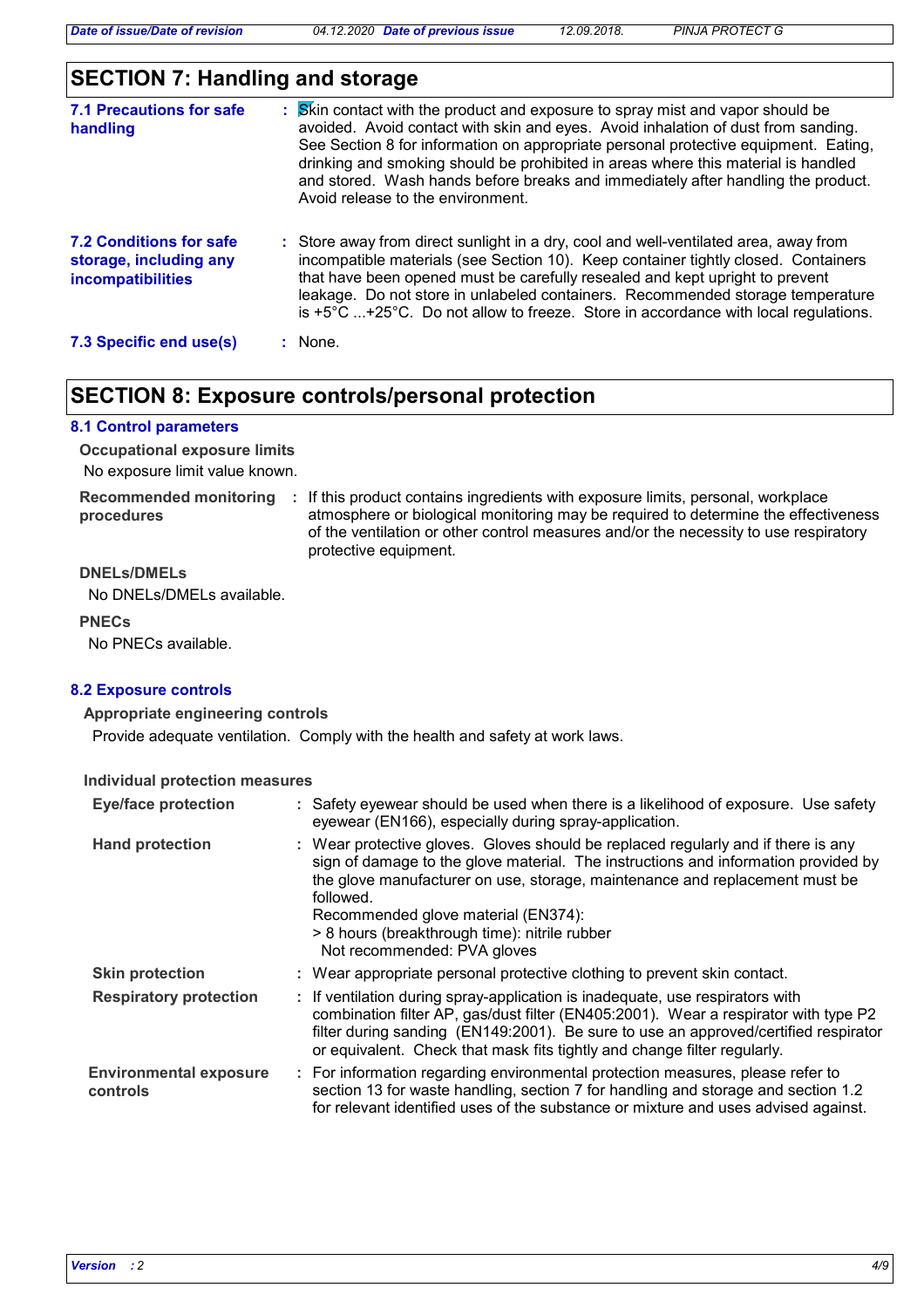## **SECTION 9: Physical and chemical properties**

#### : Not available. **Physical state Melting point/freezing point Initial boiling point and boiling range Vapor pressure Density Vapor density Solubility(ies)** Liquid. **:** : Not available. : 1.28 g/cm<sup>3</sup> Not available. **:** Not available. **: Odor** : Mild. **pH Color** : White. **Evaporation rate Auto-ignition temperature Flash point** Not available. **:** >100 °C **:** : Not available. No explosive ingredients present. **: Partition coefficient: n-octanol/ : Not available.** Not relevant for the hazard assessment of the product. **: Viscosity Not relevant for the hazard assessment of the product.** The state of the product. **Odor threshold Not relevant for the hazard assessment of the product. water Upper/lower flammability or explosive limits Explosive properties : :** Miscible in water. **Oxidizing properties :** No oxidizing ingredients present. **9.1 Information on basic physical and chemical properties Appearance Decomposition temperature :** Not relevant for the hazard assessment of the product. **Flammability (solid, gas) :** Not applicable. Product is a liquid.

#### **9.2 Other information**

No additional information.

## **10.6 Hazardous 10.4 Conditions to avoid :** Avoid extreme heat and freezing. When exposed to high temperatures, hazardous decomposition products may be **: 10.2 Chemical stability** : Stable under recommended storage and handling conditions (see Section 7). : Keep away from the following materials to prevent strong exothermic reactions: oxidizing agents strong acids strong alkalis **10.5 Incompatible materials : 10.3 Possibility of hazardous reactions :** Under normal conditions of storage and use, hazardous reactions will not occur. **SECTION 10: Stability and reactivity 10.1 Reactivity :** See Section 10.5.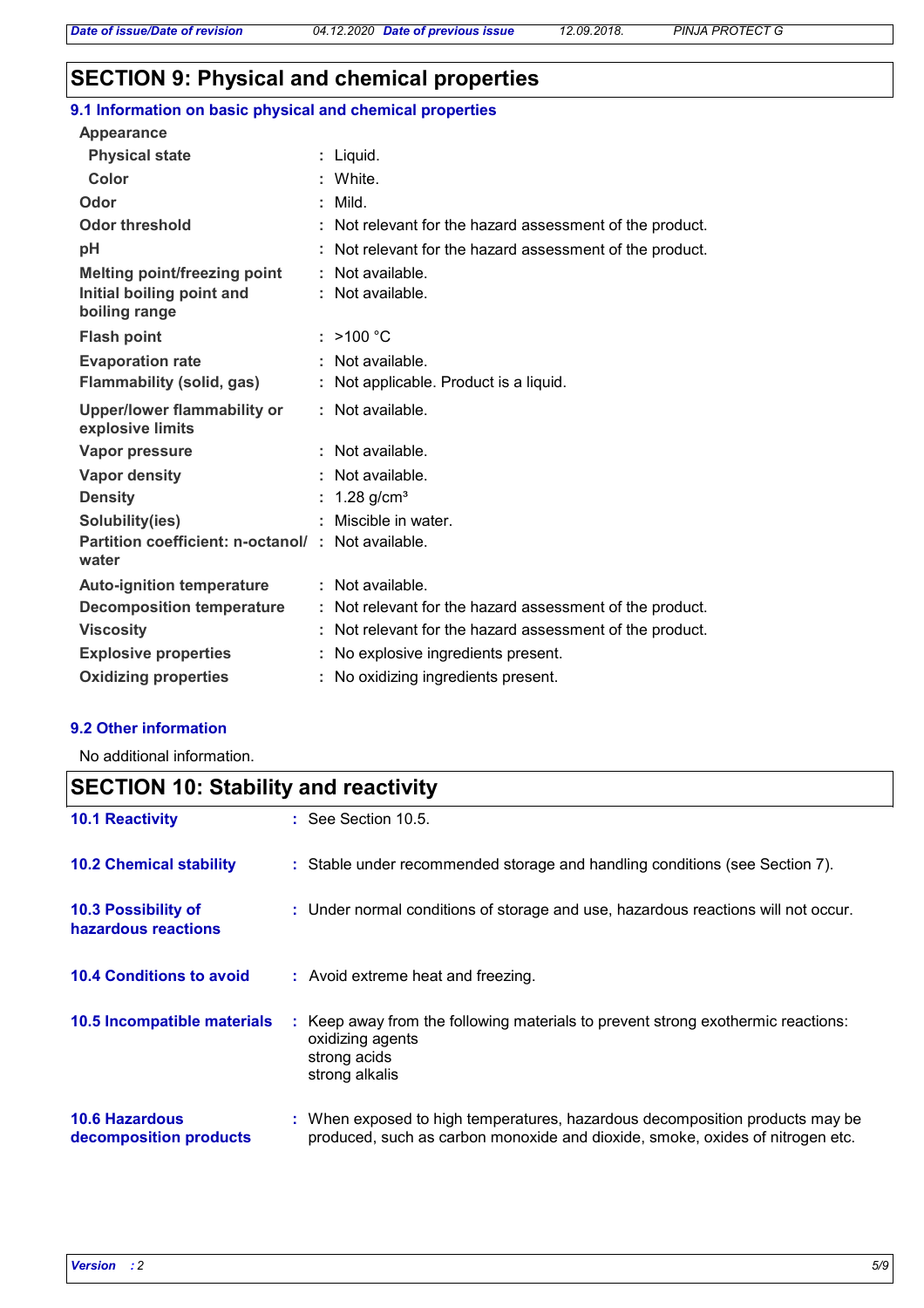## **SECTION 11: Toxicological information**

### **11.1 Information on toxicological effects**

There is no testdata available on the product itself.

The product is not classified as hazardous according to Regulation (EC) 1272/2008 as amended.

Long term exposure to spray mist may produce respiratory tract irritation. Prolonged or repeated contact can defat the skin and lead to irritation, cracking and/or dermatitis.

**Acute toxicity**

Not classified.

**Irritation/Corrosion**

Not classified.

**Sensitization**

The product is not classified as sensitizing by skin contact, but it contains following preservatives or other biocides which may produce an allergic reaction:

1,2-benzisothiazol-3(2H)-one (BIT)

reaction mass of 5-chloro-2-methyl-2H-isothiazol-3-one and 2-methyl-2H-isothiazol-3-one (3:1) (C(M)IT/MIT (3:1)) 3-iodo-2-propynyl butylcarbamate (IPBC)

**Mutagenicity**

Not classified.

**Carcinogenicity**

Not classified.

**Reproductive toxicity**

Not classified.

**Teratogenicity**

Not classified.

**Specific target organ toxicity (single exposure)**

Not classified.

**Specific target organ toxicity (repeated exposure)**

Not classified.

**Aspiration hazard**

Not classified.

## **SECTION 12: Ecological information**

Ecological testing has not been conducted on this product. Do not allow to enter drains, water courses or soil.

The product is classified as environmetally hazardous according to Regulation (EC) 1272/2008. Harmful to aquatic life with long lasting effects.

#### **12.1 Toxicity**

| <b>Product/ingredient name</b>             | <b>Result</b>        | <b>Species</b>               | <b>Exposure</b> |
|--------------------------------------------|----------------------|------------------------------|-----------------|
| 3-iodo-2-propynyl<br>butylcarbamate (IPBC) | EC50 0.053 mg/l      | Algae                        | 72 hours        |
|                                            | EC50 0.16 mg/l       | Daphnia                      | 48 hours        |
|                                            | LC50 0.067 mg/l      | Fish                         | 96 hours        |
|                                            | NOEC 0.05 mg/l       | Daphnia - Daphnia magna      | 21 days         |
| 1,2-benzisothiazol-3(2H)-<br>one (BIT)     | Acute EC50 0.36 mg/l | Algae - Skeletonema costatum | 72 hours        |
|                                            | Acute LC50 0.74 mg/l | Fish                         | 96 hours        |

#### **12.2 Persistence and degradability**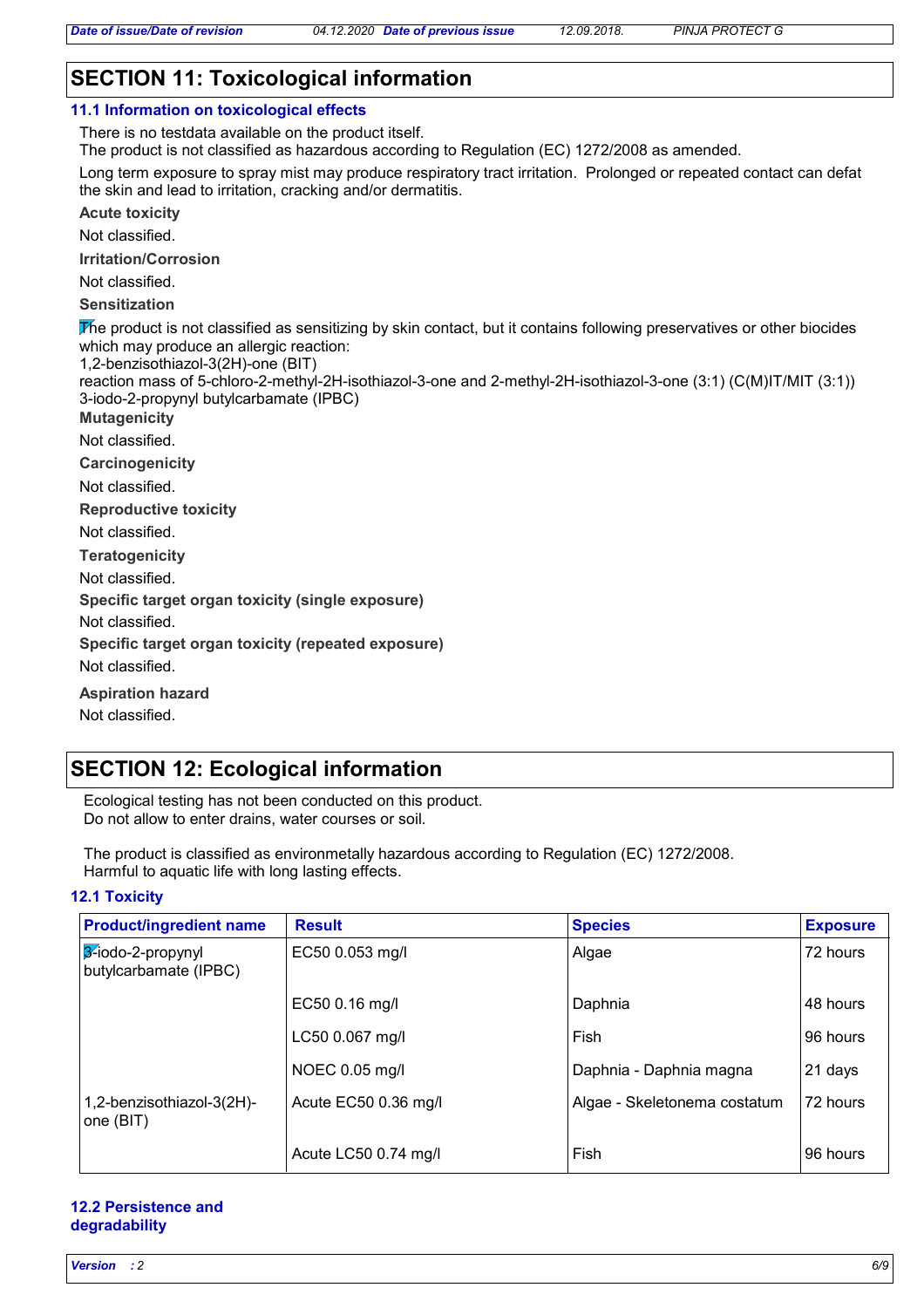*Date of issue/Date of revision 04.12.2020 Date of previous issue 12.09.2018. PINJA PROTECT G*

| <b>Product/ingredient name</b>                                                                                                            | <b>Aquatic half-life</b> | <b>Photolysis</b> | <b>Biodegradability</b> |
|-------------------------------------------------------------------------------------------------------------------------------------------|--------------------------|-------------------|-------------------------|
| <b>Exercise</b> mass of 5-chloro-<br> 2-methyl-2H-isothiazol-<br>3-one and 2-methyl-2H-<br>$ isothiazol-3-one(3:1)(C(M)) $<br>IT/MIT(3:1) | $\overline{\phantom{a}}$ |                   | Readily                 |

| <b>12.3 Bioaccumulative</b><br>potential | : No specific data. |
|------------------------------------------|---------------------|
| <b>12.4 Mobility in soil</b>             |                     |

| Soil/water partition<br>coefficient $(K_{oc})$ | : Not available. |
|------------------------------------------------|------------------|
| <b>Mobility</b>                                | : Not available. |

#### **12.5 Results of PBT and vPvB assessment**

This mixture does not contain any substances that are assessed to be a PBT or a vPvB.

| <b>12.6 Other adverse effects</b> | Not available. |
|-----------------------------------|----------------|
|-----------------------------------|----------------|

## **SECTION 13: Disposal considerations**

#### **13.1 Waste treatment methods**

**Product**

**Methods of disposal :**

Gather residues into waste containers. Liquid residue and cleaning liquids are hazardous waste and must not be emptied into drains or sewage system, but handled in accordance with national regulations. Product residues should be left at special companies which have permission for gathering this kind of wastes.

**European waste catalogue (EWC)**

| <b>Waste designation</b><br>Waste code                                                                                                                                                                       |                                                                                   |  |  |
|--------------------------------------------------------------------------------------------------------------------------------------------------------------------------------------------------------------|-----------------------------------------------------------------------------------|--|--|
| $1080111*$                                                                                                                                                                                                   | waste paint and varnish containing organic solvents or other hazardous substances |  |  |
| If this product is mixed with other wastes, the original waste product code may no longer apply and the appropriate<br>code should be assigned. For further information, contact your local waste authority. |                                                                                   |  |  |

#### **Packaging**

**Methods of disposal :** Empty packaging should be recycled or disposed of in accordance with national regulations. No additional information.

# **Special precautions :**

## **SECTION 14: Transport information**

This product is not regulated for carriage according to ADR/RID, IMDG, IATA.

|                                           | <b>ADR/RID</b>               | <b>IMDG</b>              | <b>IATA</b>    |
|-------------------------------------------|------------------------------|--------------------------|----------------|
| 14.1 UN number                            | Not regulated.               | Not regulated.           | Not regulated. |
| 14.2 UN proper<br>shipping name           | $\qquad \qquad \blacksquare$ | $\overline{\phantom{0}}$ |                |
| <b>14.3 Transport</b><br>hazard class(es) | $\overline{\phantom{0}}$     | $\overline{\phantom{0}}$ |                |
| 14.4 Packing<br>group                     |                              |                          |                |
|                                           |                              |                          |                |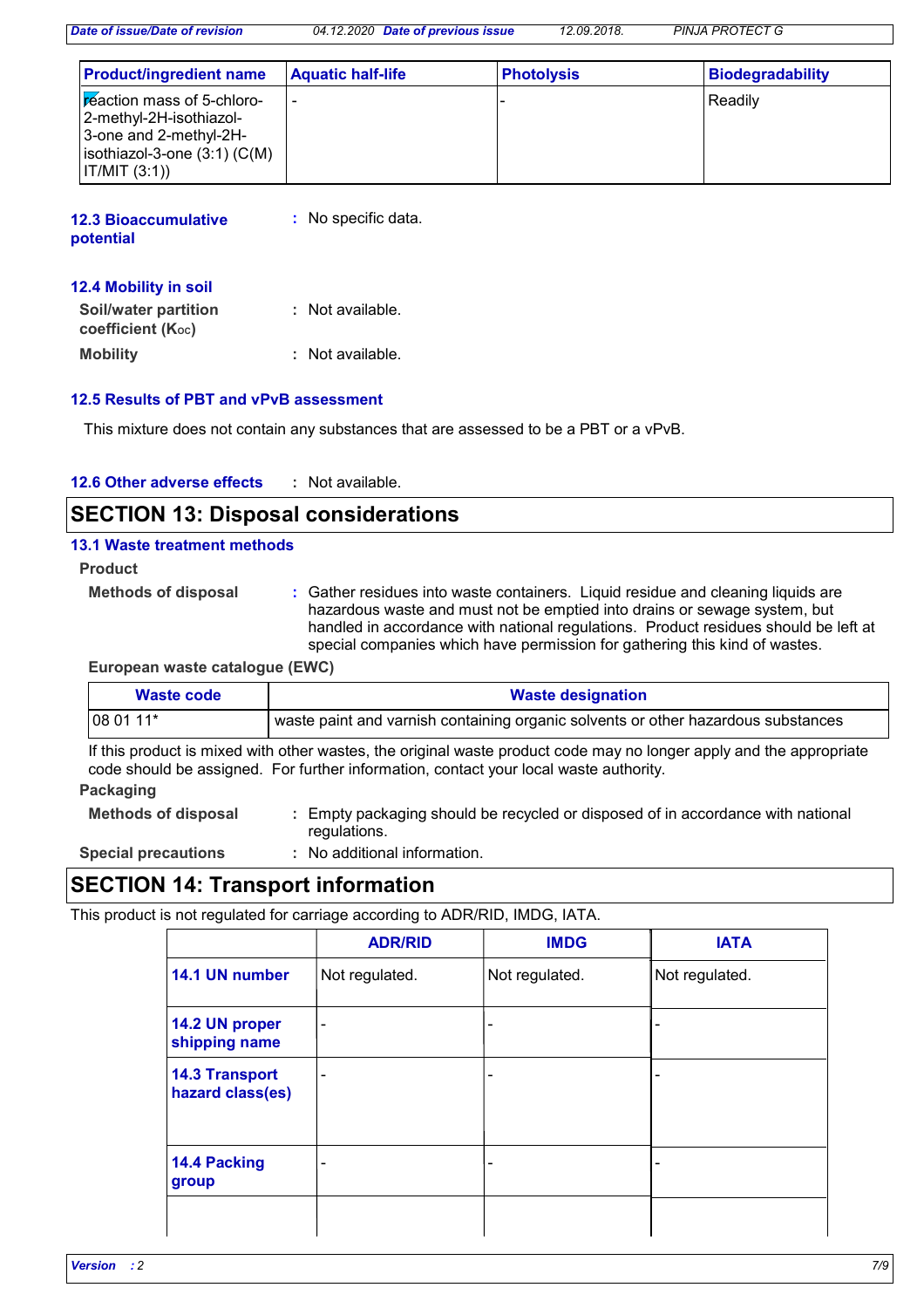| Date of issue/Date of revision                                                                                                                                                                                                                                                                                                                                                                                                                                                                           |                                                                                                                   | 04.12.2020 Date of previous issue                                                                                                                                                                                                                                                                                                                                                                                                                         |                    | 12.09.2018.<br><b>PINJA PROTECT G</b>                                                                                                                                     |  |
|----------------------------------------------------------------------------------------------------------------------------------------------------------------------------------------------------------------------------------------------------------------------------------------------------------------------------------------------------------------------------------------------------------------------------------------------------------------------------------------------------------|-------------------------------------------------------------------------------------------------------------------|-----------------------------------------------------------------------------------------------------------------------------------------------------------------------------------------------------------------------------------------------------------------------------------------------------------------------------------------------------------------------------------------------------------------------------------------------------------|--------------------|---------------------------------------------------------------------------------------------------------------------------------------------------------------------------|--|
| 14.5<br><b>Environmental</b><br>hazards                                                                                                                                                                                                                                                                                                                                                                                                                                                                  | No.                                                                                                               |                                                                                                                                                                                                                                                                                                                                                                                                                                                           | No.                | No.                                                                                                                                                                       |  |
| <b>14.6 Special precautions for</b><br>user                                                                                                                                                                                                                                                                                                                                                                                                                                                              |                                                                                                                   | the event of an accident or spillage.                                                                                                                                                                                                                                                                                                                                                                                                                     |                    | : Transport within user's premises: always transport in closed containers that are<br>upright and secure. Ensure that persons transporting the product know what to do in |  |
| <b>14.7 Transport in bulk</b><br>according to IMO<br><b>instruments</b>                                                                                                                                                                                                                                                                                                                                                                                                                                  | : Not available.                                                                                                  |                                                                                                                                                                                                                                                                                                                                                                                                                                                           |                    |                                                                                                                                                                           |  |
| <b>SECTION 15: Regulatory information</b>                                                                                                                                                                                                                                                                                                                                                                                                                                                                |                                                                                                                   |                                                                                                                                                                                                                                                                                                                                                                                                                                                           |                    |                                                                                                                                                                           |  |
| 15.1 Safety, health and environmental regulations/legislation specific for the substance or mixture<br>EU Regulation (EC) No. 1907/2006 (REACH)<br><b>Other EU regulations</b><br><b>Europe inventory</b>                                                                                                                                                                                                                                                                                                |                                                                                                                   | $\mathcal{A}$ R least one component is not listed.                                                                                                                                                                                                                                                                                                                                                                                                        |                    |                                                                                                                                                                           |  |
| <b>15.2 Chemical Safety</b><br><b>Assessment</b>                                                                                                                                                                                                                                                                                                                                                                                                                                                         | required.                                                                                                         |                                                                                                                                                                                                                                                                                                                                                                                                                                                           |                    | : This product contains substances for which Chemical Safety Assessments are still                                                                                        |  |
| <b>SECTION 16: Other information</b>                                                                                                                                                                                                                                                                                                                                                                                                                                                                     |                                                                                                                   |                                                                                                                                                                                                                                                                                                                                                                                                                                                           |                    |                                                                                                                                                                           |  |
| $\nabla$ Indicates information that has changed from previously issued version.                                                                                                                                                                                                                                                                                                                                                                                                                          |                                                                                                                   |                                                                                                                                                                                                                                                                                                                                                                                                                                                           |                    |                                                                                                                                                                           |  |
| <b>Abbreviations and</b><br>$:$ ATE = Acute Toxicity Estimate<br>CLP = Classification, Labelling and Packaging Regulation [Regulation (EC) No.<br>acronyms<br>1272/2008]<br><b>DMEL = Derived Minimal Effect Level</b><br>DNEL = Derived No Effect Level<br>EUH statement = CLP-specific Hazard statement<br>PBT = Persistent, Bioaccumulative and Toxic<br><b>PNEC = Predicted No Effect Concentration</b><br><b>RRN = REACH Registration Number</b><br>vPvB = Very Persistent and Very Bioaccumulative |                                                                                                                   |                                                                                                                                                                                                                                                                                                                                                                                                                                                           |                    |                                                                                                                                                                           |  |
| Procedure used to derive the classification according to Regulation (EC) No. 1272/2008 [CLP/GHS]                                                                                                                                                                                                                                                                                                                                                                                                         |                                                                                                                   |                                                                                                                                                                                                                                                                                                                                                                                                                                                           |                    |                                                                                                                                                                           |  |
|                                                                                                                                                                                                                                                                                                                                                                                                                                                                                                          | <b>Classification</b>                                                                                             |                                                                                                                                                                                                                                                                                                                                                                                                                                                           |                    | <b>Justification</b>                                                                                                                                                      |  |
| <b>Aguatic Chronic 3, H412</b>                                                                                                                                                                                                                                                                                                                                                                                                                                                                           |                                                                                                                   |                                                                                                                                                                                                                                                                                                                                                                                                                                                           | Calculation method |                                                                                                                                                                           |  |
| <b>Full text of abbreviated H</b><br><b>statements</b>                                                                                                                                                                                                                                                                                                                                                                                                                                                   | : $1/301$<br>H302<br>H310<br>H330<br>H331<br>H314<br>H318<br>H315<br>H317<br>H372<br>H400<br>H410<br>H411<br>H412 | Toxic if swallowed.<br>Harmful if swallowed.<br>Fatal in contact with skin.<br>Fatal if inhaled.<br>Toxic if inhaled.<br>Causes severe skin burns and eye damage.<br>Causes serious eye damage.<br>Causes skin irritation.<br>May cause an allergic skin reaction.<br>Very toxic to aquatic life.<br>Toxic to aquatic life with long lasting effects.<br>Harmful to aquatic life with long lasting effects.<br>EUH071 Corrosive to the respiratory tract. |                    | Causes damage to organs through prolonged or repeated exposure.<br>Very toxic to aquatic life with long lasting effects.                                                  |  |